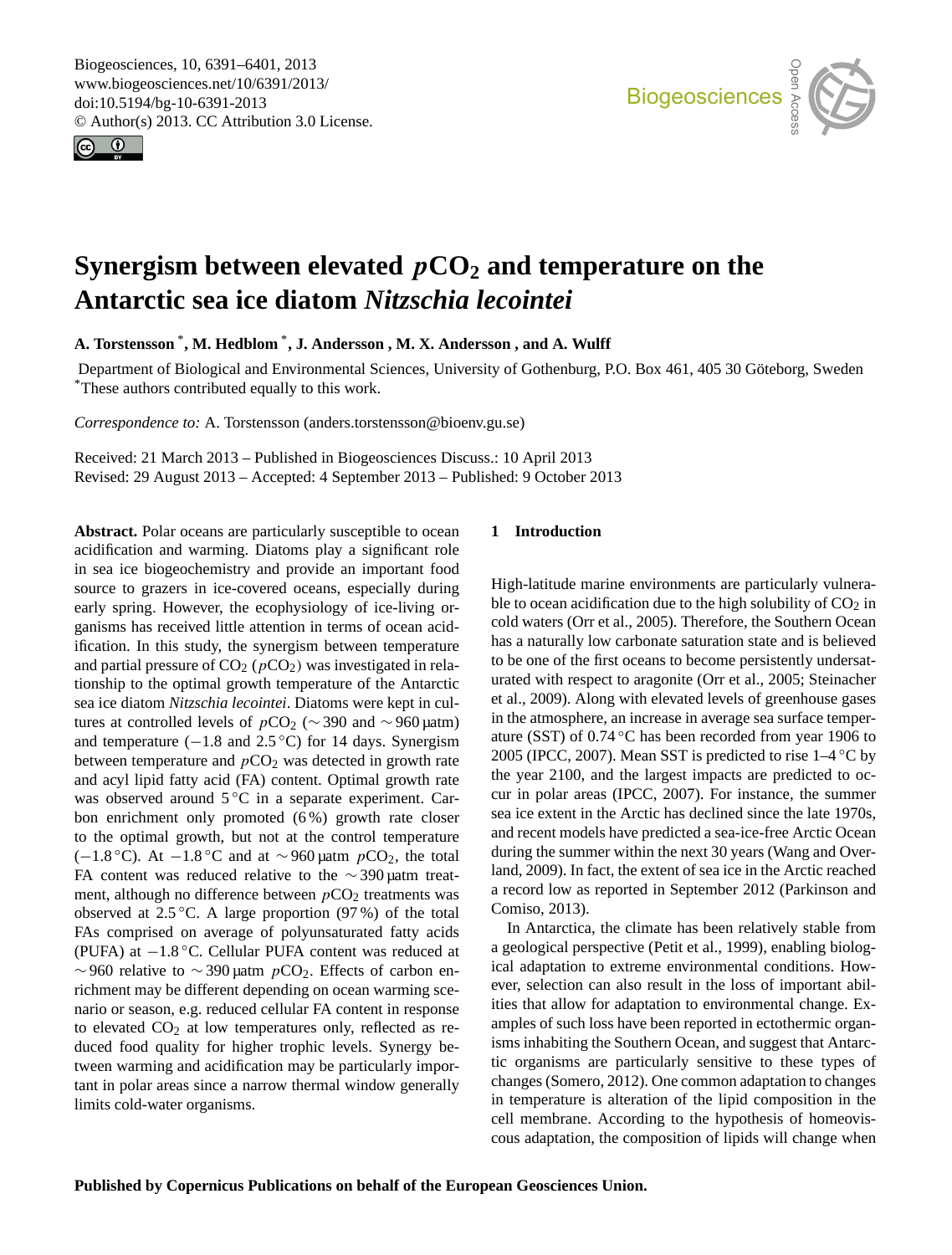temperature prevent functioning of the membrane beyond the membrane lipids optimal function range (Hazel, 1995). To maintain membrane fluidity at temperatures below that of freezing seawater, sea ice algae increase the proportion of unsaturated fatty acids. For instance, Teoh et al. (2004) reported a significant decrease in polyunsaturated fatty acids (PUFA) at temperatures above  $4\degree$ C in an Antarctic strain of *Navicula* sp. In addition, cellular fatty acid (FA) composition and nutrient stoichiometry can be directly related to the food quality transferred to higher trophic levels and may be negatively affected by ocean acidification (Riebesell et al., 2000; Rossoll et al., 2012; Schoo et al., 2013). However little is known about the combined effects of ocean acidification and warming on microalgal lipid FA composition.

Sea ice plays an important role in carbon biogeochemistry, both in terms of physiochemical and biological processes. Algae, in particular diatoms, inhabiting the bottom part of sea ice and brine channels contribute significantly to the primary production in ice-covered polar areas and provide a substantial carbon source to higher trophic levels. During spring, the early development of bottom ice algae is very important for grazers, as bottom ice algae are abundant and contain high levels of PUFA compared to phytoplankton. The peak in bottom ice algal biomass occurs before the ice edge bloom. Hence, the bottom ice algal community may act as a significant seeding population to the pelagic bloom when dispersed in the marginal ice zone (see Lizotte, 2001). The timing is crucial and a mismatch due to a changing climate could have serious consequences for organisms higher in the food web (Hoegh-Guldberg and Bruno, 2010). Moreover, the physiochemical properties of sea ice, e.g. salinity, partial pressure of  $CO_2$  ( $pCO_2$ ), vary substantially during the season. During freezing,  $pCO<sub>2</sub>$  is higher compared to the surrounding seawater due to concentration of solutes, CaCO<sub>3</sub> precipitation and microbial respiration. As the ice becomes warmer and more permeable to liquids, the conditions can be similar to the surrounding seawater and atmosphere (Geilfus et al., 2012). However, during intense ice algal growth the fugacity of carbon dioxide  $(fCO<sub>2</sub>)$  can be < 100 µatm (Fransson et al., 2011; Geilfus et al., 2012). Hence, the temporal variation of  $pCO<sub>2</sub>$  in sea ice is generally higher compared to the surrounding seawater, although  $pCO_2$  in brine can be similar to the atmosphere during the growing season of the bottom ice algal community.

Below the optimum temperature, phytoplankton tend to exhibit elevated growth rates in warmer temperatures within their thermal window (Eppley, 1972). More specifically for polar algae, minor temperature elevations tend to favor psychrophilic pennate diatom species, with optimum growth temperature usually reported around 4–5 ◦C (Fiala and Oriol, 1990). In general, optimal photosynthetic activity and growth of psychrophilic algae often occurs at temperatures above natural conditions (Fiala and Oriol, 1990). In addition, both positive, negative and no responses to increased  $pCO<sub>2</sub>$  have been reported in marine diatoms (Wu et al., 2010; Boelen et al., 2011; Torstensson et al., 2012). The combination of increased  $pCO<sub>2</sub>$  and alteration of additional environmental factors (e.g. radiation) complicates the response and could explain the species-specific responses (Gao et al., 2012; Li et al., 2012). Many laboratory studies are performed at, or close to, the optimal growth temperature, rather than at ambient conditions. If temperature and  $pCO<sub>2</sub>$  act synergistically, the interpretation of experiments performed at optimal growth could be ambiguous in terms of global change.

Antarctic sea ice algae exhibit a widespread occurrence of carbon concentrating mechanisms (CCMs) to assist carbon fixation in photosynthesis when  $CO<sub>2</sub>$  is limited (Tortell et al., 2013). CCMs are an evolutionary response to the change of atmospheric gases over geological time, where the ratio of  $O_2$  and  $CO_2$  has increased (Giordano et al., 2005). Carbonic anhydrase (CA) is a major CCM, catalysing the reversible dehydration of  $HCO_3^-$  into  $CO_2$  externally at the surface of algal cells  $(CA_{ext})$ , or internally in the cell at the site of carbon fixation  $(CA_{int})$  (Morant-Manceau et al., 2007; Hopkinson et al., 2011). Studies suggest that CA activity in diatoms is costly and is induced at low levels of  $pCO<sub>2</sub>$  in order to maintain photosynthetic activity at different  $pCO<sub>2</sub>$  (Burkhardt et al., 2001). Hence, the efficiency of CCMs needs to be further addressed, as they will play an important role in determining the success of different photoautotrophs in a high- $CO<sub>2</sub>$  world.

To understand the effects of climate change, combined effects of different stressors need to be addressed. Since temperature and  $CO<sub>2</sub>$  concentration play an important role in microalgal physiology, there is great potential for synergism between these two environmental stressors. The goal of this investigation was to evaluate potential synergism between elevated  $pCO<sub>2</sub>$  and temperature on the ecophysiology of a sea ice diatom and relate the response to its optimal growth temperature. This was performed during two laboratory perturbation experiments. In Experiment A, the physiology of the Antarctic sea ice diatom *Nitzschia lecointei* van Heurck 1909 was examined after being exposed to a worst-case scenario of elevated SST and increased  $pCO<sub>2</sub>$  by year 2100. In Experiment B, we addressed the optimal growth temperature of *N. lecointei* in order to relate the response of CO<sub>2</sub> enrichment to its temperature optimum.

# **2 Material and methods**

## **2.1 Experimental set-up**

The diatom *N. lecointei* was isolated from sea ice from the Amundsen Sea (January 2011) and cultivated in  $f/2$ medium with silica (Guillard, 1975) at  $-1.8$  °C. The stock culture was maintained at experimental light and nutrient conditions for one month before the start of the experiment. In this study (Experiment A), we simulated a worstcase scenario according to the predicted models of SST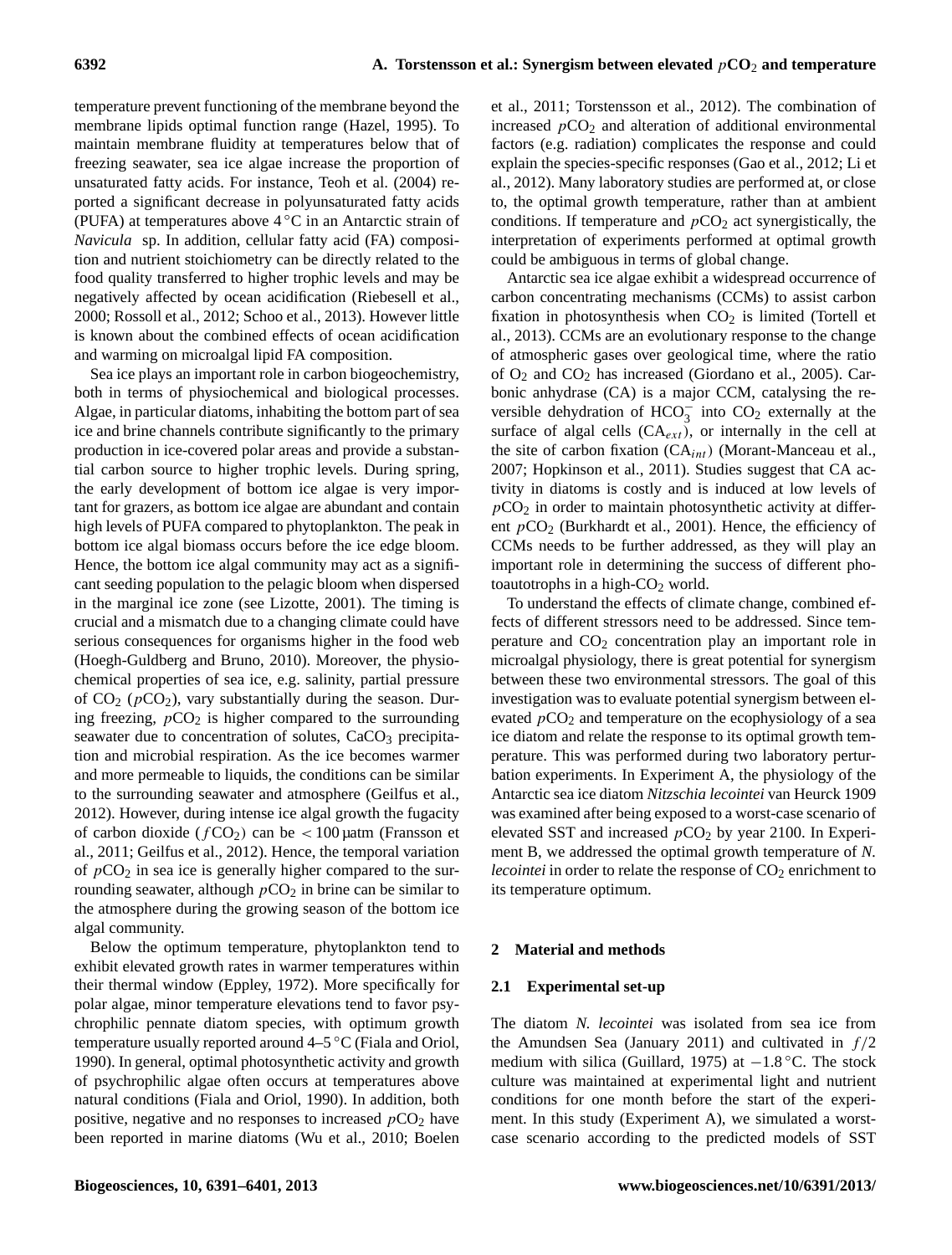and  $pCO<sub>2</sub>$  by the year 2100 (IPCC, 2007). Experimental treatments were set up using flasks and bubbling system as in Torstensson et al. (2012). The temperature treatments ( $-1.8 \pm 0.2$  °C and  $2.5 \pm 0.2$  °C) were maintained using two identical cooling and circulating water baths (Hetofrig, Birkerød, Denmark) containing a mix of MilliQ water and transparent ethylene glycol. At day 0 of the experiment, the stock culture of *N. lecointei* was inoculated  $(1.6 \times 10^6$ cells L<sup>-1</sup>) in 220 mL batch cultures containing  $f/2$  medium with silica, prepared from 0.2 µm filtered Antarctic seawater (salinity 33). Quadruplicated cultures were constantly bubbled ( $\sim$  6 mL min<sup>-1</sup> flask<sup>-1</sup>) with synthetic air prepared with two different  $pCO<sub>2</sub>$  levels (390 and 960 µatm, Air Liquide, Malmö, Sweden) within each temperature treatment. The constant bubbling created agitation in the culture. Estimated time to shift and settle a new equilibrium of the carbonate system was three days in previous experiments (unpublished data) using the set-up by Torstensson et al. (2012), providing a gradual alteration and possibility to algal acclimation. In addition, four separate replicates were used for initial measurements. One control  $(f/2)$ medium without diatoms) per treatment combination was used to monitor the carbonate system in absence of *N. lecointei* (i.e. alkalinity perturbation and carbon uptake).

A second experiment (Experiment B) was set up to investigate the optimal growth temperature of *N. lecointei*. At day 0 of the experiment, the stock culture of *N. lecointei* was inoculated  $(5.2 \times 10^5 \text{ cells L}^{-1})$  in 360 mL batch cultures containing  $f/2$  medium with silica prepared from 0.2 µm filtered Antarctic seawater (salinity 33). Water baths equipped with cooling and circulation provided four temperature treatments, ranging from  $-2.3-8.4\,^{\circ}\text{C}$  ( $-2.3\pm0.3\,^{\circ}\text{C}$ ) 2.4  $\pm$  0.7 °C, 5.1  $\pm$  0.1 °C and 8.4  $\pm$  0.1 °C), where five borosilicate culture flasks were deployed in each bath. The water baths were filled with a mix of MilliQ water and colourless ethylene glycol. To prevent carbon limitation and create agitation, the flasks were constantly bubbled with air.

In Experiment A and B, the irradiance was provided from Osram Lumilux Cool Daylight L36W/865 tubes, with a photosynthetic active radiation (PAR) irradiance at 25 µmol photons m<sup>-2</sup> s<sup>-1</sup> (light: dark cycle 23 : 1), corresponding to an irradiance within sea ice at high latitudes. The light intensity was not limiting according to the light saturation point  $(E_k)$ as measured with rapid light curves using Water-PAM (see below). Temperatures in the water baths were monitored using temperature loggers (HOBO Pendant, Onset Computer Corporation, Pocasset, USA). Sampling was performed on day 0 and day 14 in both experiments.

#### **2.2 Carbonate system**

pH was measured at the total scale  $(pH_T)$  using the spectrophotometric method with *m*-cresol purple indicator (Clayton and Byrne, 1993). For this, 3 mL of sample was carefully transferred into a 10.00 mm cuvette and  $30 \mu L$  mcresol purple was added. The temperature of the sample was immediately measured using a thermistor (A Precision, Ama-Digit ad 15th, Amarell GmbH & Co. KG, Kreuzwertheim, Germany). The  $pH_T$  was determined using the calculations of Clayton and Byrne (1993).

Total alkalinity  $(A_T)$  was measured potentiometrically using an automatic titration system (Metrohm 888 Titrando, Metrohm Aquatrode Plus Pt1000). Samples were stored in darkness at 3 ◦C until analysis within 24 h. Between 35 and 40 g of sample was weighed and titrated with 0.05 M HCl and the Gran equivalence point was determined according to Haraldsson et al. (1997). For corrections of  $A_T$ , a certified reference material (CRM) from Scripps Institution of Oceanography, CA, USA, was titrated in triplicates prior to titration of samples. The variation within triplicates was 0.5 % of the average  $A_T$ .

The carbonate system ( $pCO_2$ , [HCO<sub>3</sub><sup>-</sup>], [CO<sub>3</sub><sup>2</sup><sup>-</sup>] and [CO2]) was described using the chemical speciation program CO2SYS (Pierrot et al., 2006) with measured values of  $pH_T$ ,  $A<sub>T</sub>$ , salinity and in situ temperature. The dissociation constants for carbonic acid,  $K_1$  and  $K_2$  used in calculations were determined by Mehrbach et al. (1973) and refitted by Dickson and Millero (1987). The dissociation constant for  $SO_4^$ was determined by Dickson (1990).

# **2.3 Photosynthetic activity**

The maximum quantum yield of photosystem II  $(F_v/F_m)$  was measured by pulse amplitude modulation (PAM) fluorometry, using a Water-PAM (Universal control unit, Water-ED/B, Walz Mess- und Reigeltechnik, Effeltrich, Germany). For each measurement, 4 mL of well-mixed sample was darkadapted at experimental temperature for 15 min. After dark adaptation, minimum fluorescence  $(F_0)$  was determined by applying a low level of light and the maximum fluorescence  $(F<sub>m</sub>)$  by exposing the sample to a short saturation pulse of measuring light (> 3000 µmol photons m<sup>-2</sup> s<sup>-1</sup> for 0.8 s). Variable fluorescence  $(F_v = F_m - F_0)$  and maximum quantum yield  $(F_v/F_m)$  were determined for all samples.

# **2.4 Growth rate**

Cell count samples were preserved in 2.5 % (final concentration) glutaraldehyde and kept dark at  $7^{\circ}$ C until analyses. Counting was performed using a BD FACSCalibur flow cytometer (BD Biosciences, San Jose, CA, USA). For flow estimation, 1.0 µm ultrasonicated FluoSpheres (Invitrogen, Eugene, OR, USA) were used as an internal standard. The FluoSphere concentration was calibrated against TruCount absolute counting beads (BD Biosciences, San Jose, CA, USA) in triplicated runs. Samples were analysed until a minimum of 300 cells were counted. Specific growth rate  $(\mu)$  was calculated using Eq. (1):

$$
\mu = \frac{\ln D_x - \ln D_0}{t_x - t_0},\tag{1}
$$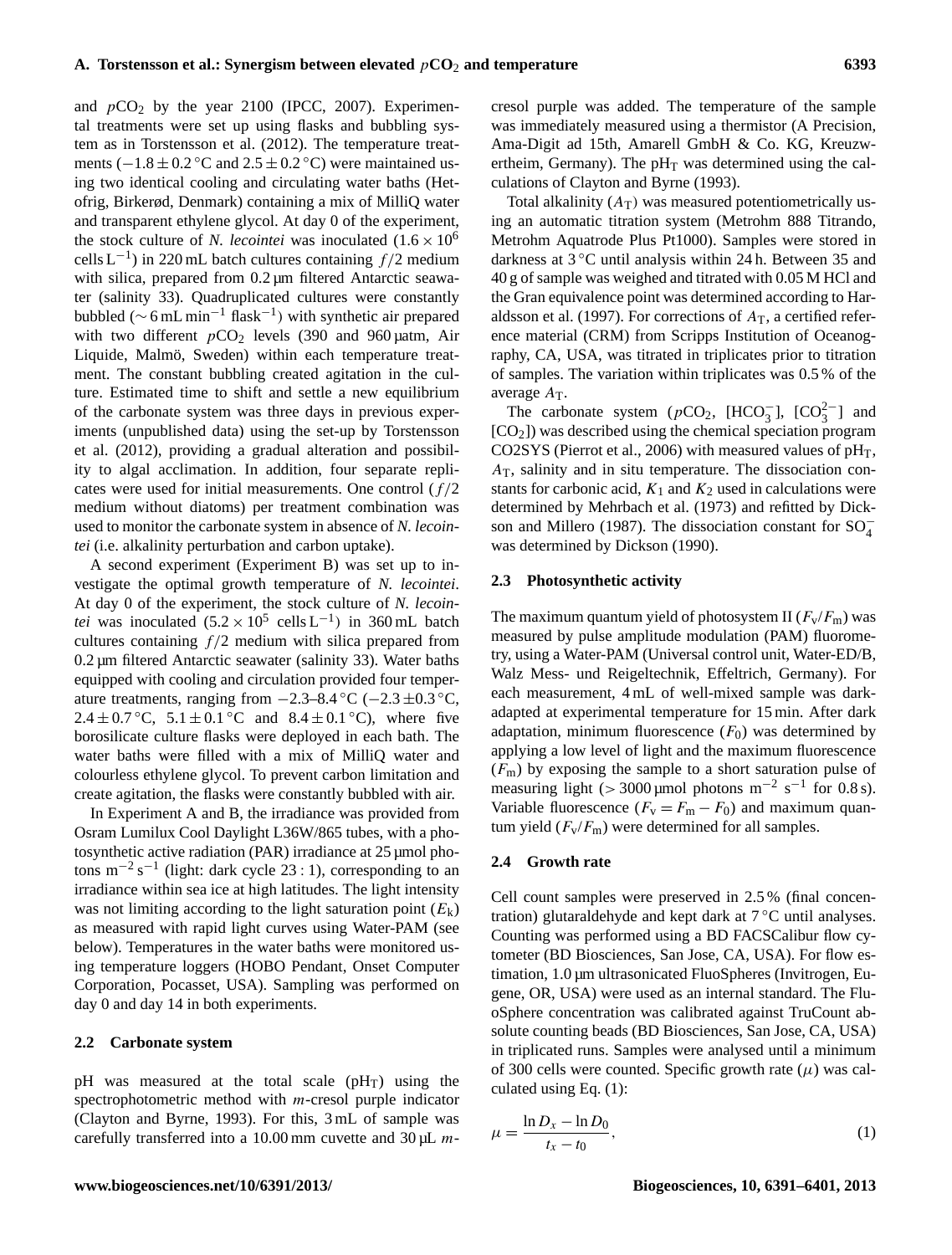where  $D_x$  is the cell concentration at day x,  $D_0$  is the cell concentration at day 0,  $t_x$  is the time in days at day x and  $t_0$ is the time in days at day 0.

# **2.5 Primary productivity**

Total primary productivity, i.e. without separating particulate and dissolved carbon productivity, was measured using the radiocarbon technique (Aertebjerg and Bresta, 1984). For this,  $10 \text{ mL}$  of sample was incubated for 1 h with  $3 \mu$ Ci H<sup>14</sup>CO<sub>3</sub> (PerkinElmer, Inc., Waltham, MA, USA) at experimental irradiance and temperature in 20 mL glass scintillation vials. One blank from each treatment was wrapped in tin foil for incubation in darkness. After the incubation, 200 µL of formaldehyde was added to all samples to stop the carbon uptake. Two drops of 1 M HCl were added and the samples were bubbled with  $N_2$  for 1 h to remove the remaining DIC. 10 mL of Insta-Gel Plus (PerklinElmer, Inc., Waltham, MA, USA) scintillation cocktail was added to samples and vials were shaken rigorously. Primary productivity was measured by counting ionizing radiation from the decay of  $^{14}C$ , in a liquid scintillation counter (Packard Tri-Carb 2900TR Liquid Scintillation Analyzer). Carbon uptake was corrected for dark uptake and estimated using Eq. (2):

$$
{}^{12}C = \frac{{}^{14}C_8 \times {}^{12}C_A \times 1.06}{{}^{14}C_A \times t},\tag{2}
$$

where <sup>12</sup>C is the carbon uptake rate (mg  $CL^{-1} h^{-1}$ ), <sup>14</sup>C<sub>S</sub> is the radioactive activity (DPM) in the sample,  ${}^{12}C_A$  is the available DIC (mg  $L^{-1}$ ), 1.06 is a constant adjusting the fixation rate due to the discrimination of  ${}^{14}C$  during carbon fixation,  ${}^{14}C_A$  is the added activity of  ${}^{14}C$  to the sample (DPM) and  $t$  is the incubation time (h). Carbon uptake was normalized to cell concentrations.

During the  $14C$  measurements, additional incubations of each sample were prepared with addition of the CA-inhibitor acetazolamide (AZ, final concentration 400 µM) (Alfa Aesar GmbH & Co KG, Karlsruhe, Germany). Concentration of inhibitor was chosen after optimization using other diatom species (Morant-Manceau et al., 2007). CA inhibition was determined as the relative difference in primary productivity between untreated and AZ-treated cells.

## **2.6 Glycerolipid fatty acid composition**

For fatty acid analysis, 40 mL of sample was filtered onto pre-combusted (400 $\degree$ C, 4 h) GF/F filters. Filters were immediately flash-frozen in liquid nitrogen and transferred to −80 ◦C until extraction. A total lipid extract was obtained from the filters. The filters were submerged in boiling isopropanol for 5 min and dried under a stream of  $N_2$ . Total lipids were extracted in chloroform:methanol:water (1 : 2 : 0.8, by volume) as described in Andersson et al. (2006). The total lipid extract was subjected to alkaline transesterification (Christie, 1976) and analysed by gas chromatography-mass spectrometry (GC-MS) using an Agilent 7820 GC coupled to an Agilent 5975 mass selective detector. Di-nonadecanoyl phosphatidylcholine was used as internal standard. The FA methyl esters were separated on a 30 m DB-23 capillary column (J&W Scientific, Folsom, CA, USA) using helium as a carrier gas at a constant flow of 30 cm  $s^{-1}$ . The oven was held at 150 °C for 3 min and after that increased by  $1 \degree C \text{ min}^{-1}$  to a final temperature of 200 ◦C. The injector and the detector interface were kept at  $250^{\circ}$ C. The methyl esters were identified by retention time and mass spectra compared to authentic lipid standards. Fatty acid methyl ester standards used were provided from Supelco; synthetic 37 component FAME mix and marine PUFA No.3 from Menhaden oil. Hereafter, the total amount of FA methyl esters is referred to as total FA and grouped by affiliation to: saturated fatty acids (SAFA), monounsaturated fatty acids (MUFA) and polyunsaturated fatty acids (PUFA).

## **2.7 Inorganic nutrients**

For analysis 10 mL of sample was 0.2 µm filtered and stored at −20 ◦C until analysis of dissolved inorganic nutrients  $(NO<sub>3</sub><sup>-</sup>, NO<sub>2</sub><sup>-</sup>, PO<sub>4</sub>$  and Si). Samples were analysed at the Sven Lovén Center for Marine Research, Kristineberg, Sweden, using colorimetric methods according to Grasshoff et al. (1999).

## **2.8 Statistics**

Statistical analysis of data was performed using one- and two-factor ANOVAs. To test the data for homogeneity of variances, Levene's test was used. Student–Newman–Keuls (SNK) post-hoc analysis was performed when necessary. A probability level of  $< 0.05$  was used for statistical significance. SuperANOVA 1.11 and SPSS 19.0 were used for statistical analyses.

## **3 Results**

# **3.1 Growth and photosynthesis**

In Experiment A, an interaction between warming and rising pCO<sup>2</sup> was observed for specific growth rate of *N. lecointei* ( $p < 0.05$ ; two-factor ANOVA; Fig. 1a). Growth rate increased (6 %) significantly in ∼ 960 µatm compared to the ~390 µatm  $pCO_2$  at 2.5 °C (Fig. 1a). However, there was no difference in growth rate at  $-1.8\text{ °C}$  between the  $p$ CO<sub>2</sub> treatments. After 14 days of exposure, mean cell densities at  $-1.8$  °C were  $3.1 \times 10^7$  and  $3.0 \times 10^7$  cells L<sup>-1</sup> in the  $\sim$  390 and  $\sim$  960 µatm  $pCO_2$  treatments, respectively. In the warm treatment mean densities were  $1.1 \times 10^8$  and  $1.5 \times 10^8$ cells L<sup>-1</sup> in the  $\sim$  390 and  $\sim$  960 µatm  $pCO_2$  treatments, respectively.

In Experiment B, the specific growth rate was significantly different between treatments ( $p < 0.001$ ; two-factor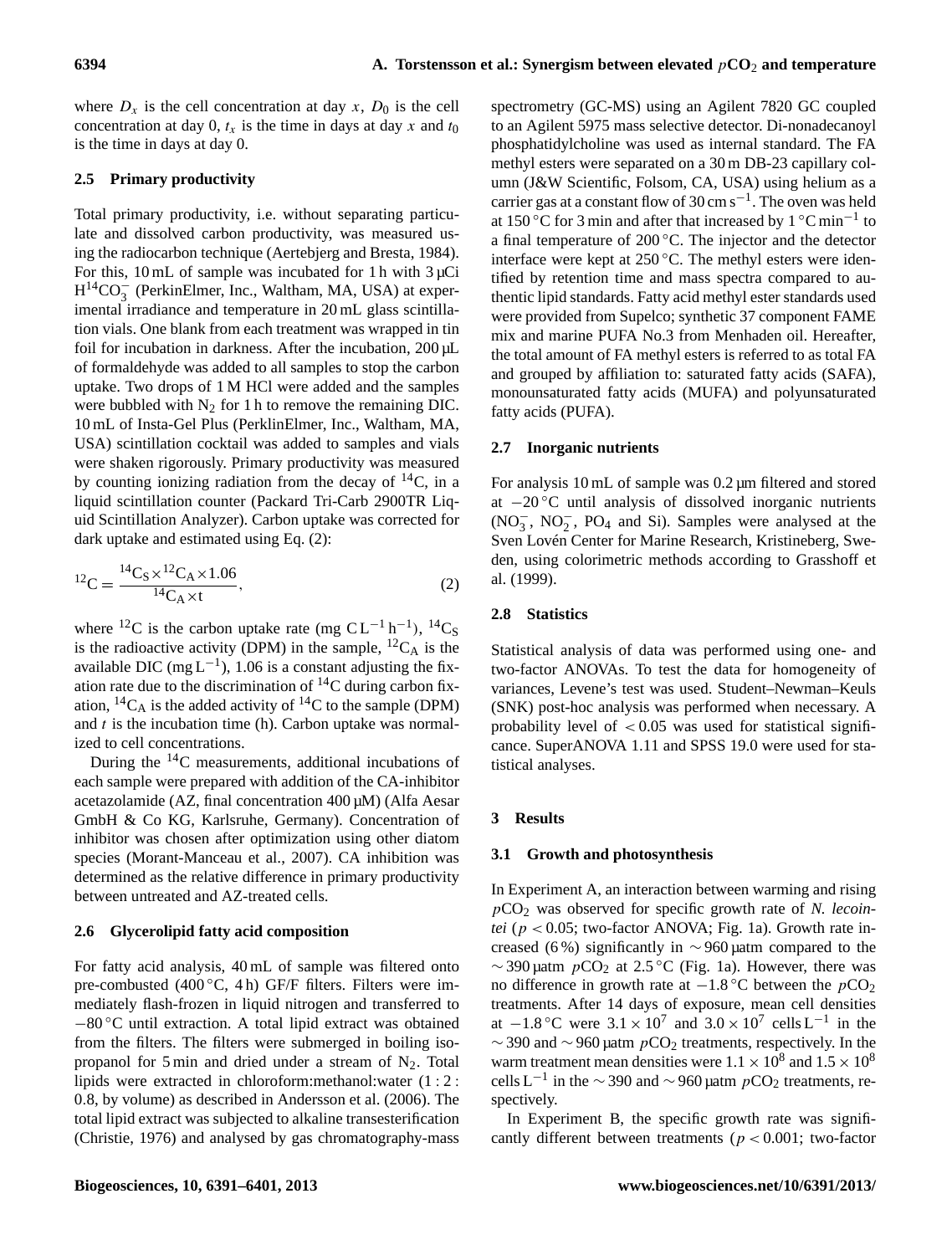

**Fig. 1.** Specific growth rate  $\text{day}^{-1}$ ) during 14 days of treatment. **(A)** Interaction of temperature and  $pCO_2$  in Experiment A. ( $n =$ 4) **(B)** Optimal growth temperature during Experiment B  $(n = 5)$ . Error bars are displaying standard error.

ANOVA). The growth rate increased when temperature increased from the ambient up to  $5.1\,^{\circ}\text{C}$  where the highest growth rate was detected. At further temperature increase, the specific growth rate declined (Fig. 1b). Growth rates were significantly differentiated between all treatments ( $p < 0.01$ ; SNK test). The one factor ANOVA was performed with heterogeneous variances due to inability of transformation, as the F-test is rather robust to heteroscedasticity in balanced designs (Underwood, 1997). At the end of the experiment mean cell density was  $4.1 \times 10^6$  cells L<sup>-1</sup> in the -2.3 °C treatment,  $5.1 \times 10^7$  cells L<sup>-1</sup> in 2.4 °C,  $7.2 \times 10^7$  cells L<sup>-1</sup> in 5.1 °C and  $6.5 \times 10^6$  cells L<sup>-1</sup> in 8.4 °C.

In Experiment A,  $F_v/F_m$  ( $p < 0.001$ ; two-factor ANOVA; Fig. 2) and primary productivity ( $p < 0.001$ ; two-factor ANOVA; Fig. 3a) were significantly higher (9 and 50 %, respectively) at 2.5 °C compared to  $-1.8$  °C. However, no interactions between treatments or main effects of  $pCO<sub>2</sub>$  were observed ( $p > 0.05$ ; two-factor ANOVA). One sample from the <sup>14</sup>C-incubation was lost due to technical error. Inhibition of primary productivity was observed in 15 measurable samples where AZ was added, giving a mean inhibition of 12 % (Fig. 3b). However, no significant interaction or main effects were detected ( $p > 0.05$ ; two-factor ANOVA).



**Fig. 2.** Maximum quantum yield  $(F_v/F_m)$  measurements after 14 days of treatment in Experiment A. Error bars are displaying standard error  $(n = 4)$ .

#### **3.2 Glycerolipid fatty acid composition**

There was a significant interaction between treatments for total FA content in Experiment A ( $p < 0.05$ ; two-factor ANOVA; Fig. 4). At  $-1.8$  °C, total FA content was reduced from  $193 \pm 26$  (mean  $\pm$  standard error) to  $121 \pm 17$  fg FA cell<sup>-1</sup> in the ∼960 µatm treatment compared to the  $\sim$  390 µatm treatment. However, there was no difference between the two  $pCO_2$  treatments at 2.5 °C, 45  $\pm$  5 and 41 ± 3 fg FA cell<sup>-1</sup> at  $\sim$  390 and  $\sim$  960 µatm, respectively. No interactions were observed for cellular content of SAFA, MUFA and PUFA ( $p > 0.05$ ; two-factor ANOVA; Fig. 4). However, cellular PUFA content was significantly lower  $(p < 0.001$ ; two-factor ANOVA) in the 2.5 °C treatment  $(36 \pm 2 \text{ fg }$  FA cell<sup>-1</sup>) compared to the -1.8 °C treatment (150 ± 17 fg FA cell−<sup>1</sup> ). Cellular PUFA content also decreased significantly (from  $110 \pm 29$  to  $76 \pm 18$  fg FA cell<sup>-1</sup>) with increased  $pCO_2$  ( $p < 0.05$ ; two-factor ANOVA). No significant difference in SAFA and MUFA content was detected between treatments ( $p > 0.05$ ; two-factor ANOVA). Statistical analyses of SAFA and MUFA were executed with heterogeneous variances, due to inability of transformation.

The cellular FA content for each fatty acid is presented in Table 1. Among the FAs the omega-3 PUFAs 18 : 3n-3 (α-linolenic acid, ALA), 18 : 4n-3 (stearidonic acid, SDA) and 20 : 5n-3 (eicosapentaenoic acid, EPA) were dominating, representing 92 % of the total FA content at  $-1.8\degree$ C (Table 1). The most common FA in all treatments was ALA. PUFAs represented on average 97 % of the total FA content at  $-1.8$  °C (Table 1).

# **3.3 Experimental conditions**

Measured values of  $pH_T$  and  $A_T$ , with additional calculated parameters from CO2SYS for  $[HCO<sub>3</sub><sup>-</sup>], [CO<sub>3</sub><sup>2</sup>], [CO<sub>2</sub>]$ and  $pCO<sub>2</sub>$  after 14 days in Experiment A, are displayed in Table 2.  $A_T$  increased on average by 5.2 and 7.7% during the 14 days of experiment in the  $-1.8$  and  $2.5^{\circ}$ C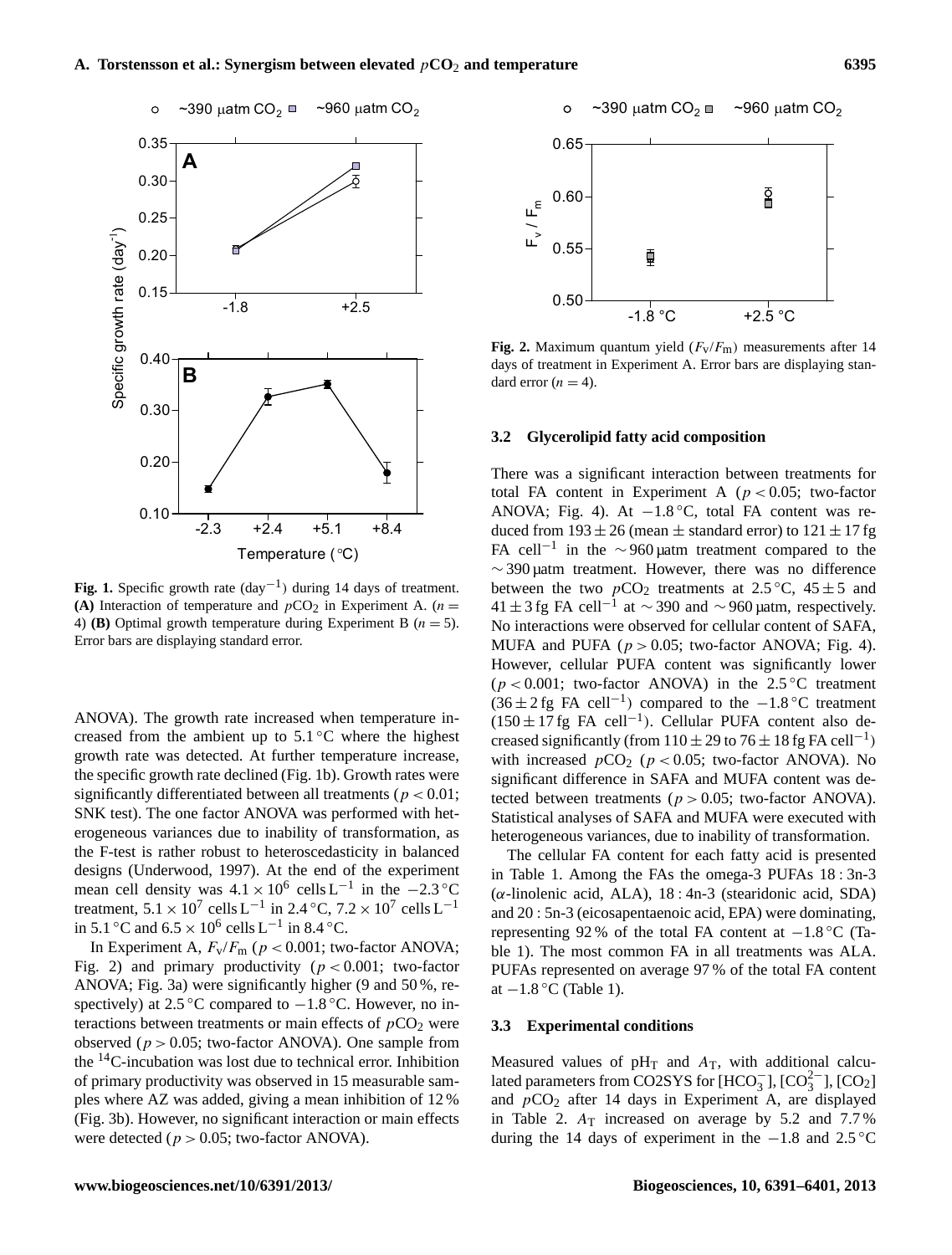

**Fig. 3. (A)** Primary productivity (pg C  $h^{-1}$  cell<sup>-1</sup>) measurements after 14 days of treatment in Experiment A. **(B)** Relative primary productivity (PP) rates after addition of carbonic anhydrase inhibitor acetazolamide (AZ). Carbon fixation is expressed in % in relation to samples incubated without inhibitor. Incubations were performed after 14 days of treatment in Experiment A. Error bars are displaying standard error  $(n = 4)$ .

temperature treatments, respectively. When comparing samples and blanks (0.2 µm filtered seawater) at day 14, the algae contributed with 0.8 and 2.6 % increase of  $A_T$  in the −1.8 and 2.5 °C temperature treatments, respectively.

Inorganic nutrients were measured to rule out nutrient limitation. Results showed satisfying levels (Table 3), with steady values of  $F_v/F_m$  throughout the experiments, suggesting inorganic nutrients were not limiting growth.

# **4 Discussion**

In this study, we report synergistic effects between temperature and  $pCO<sub>2</sub>$  on growth and FA content of *N. lecointei*, suggesting complexity in physiological responses to climate change. In the control temperature the growth rate was unaffected by  $pCO<sub>2</sub>$ . However, growth rate in the warmer treatment was promoted by elevated  $pCO<sub>2</sub>$ . Since increased  $pCO<sub>2</sub>$  in combination with warmer temperature stimulated growth, this interaction suggests a physiological constraint in the lower temperature, making *N. lecointei* unable to utilize the extra carbon available to potentially increase growth rate. With a warmer temperature this constraint seemed to diminish and growth was no longer limited by temperature. The synergy between temperature and  $pCO<sub>2</sub>$  may be particularly important in polar areas, where many physiological processes are limited by a narrow thermal window (e.g. Pörtner, 2002).

Our findings emphasize the importance of selecting a realistic temperature when designing perturbation experiments, which may be especially important in polar organisms where temperature regulates many physiological processes. Choosing a temperature close to the optimum growth temperature, rather than at ambient conditions, might either over- or underestimate the effect of carbon enrichment due to a temperature dependency of the response. Earlier studies suggest that elevated temperature within the temperature range of the species increases growth rate and photosynthesis in phytoplankton and ice algal species (Eppley, 1972; Montagnes and Franklin, 2001; Torstensson et al., 2012). Furthermore, acclimation and the ability to benefit from elevated carbon dioxide levels could be an alternative explanation to the interaction observed for the growth rate in this study. Since growth rate was higher in the warmer treatment, the potential acclimation rate to high  $CO<sub>2</sub>$  was also higher. Although we believe that the difference in accumulated generations in this experiment are too few to confound the results, longterm studies are crucial for understanding acclimation and adaptation to climate change.

Further synergism was detected in the FA concentration of *N. lecointei*. The cellular FA content in −1.8 ◦C was higher at ambient  $pCO_2$  compared to the elevated  $pCO_2$ treatment. Rossoll et al. (2012) also reported lower total FA content and PUFA concentration in *Thalassiosira pseudonana* grown at high  $pCO<sub>2</sub>$ , which suggests that diatoms reduce their FA content in response to ocean acidification. This could have major consequences on the food quality transferred to higher trophic levels (Rossoll et al., 2012). However, we only observed a  $pCO<sub>2</sub>$ -related decline in FA concentration at  $-1.8$  °C, suggesting that temperature in combination with  $pCO<sub>2</sub>$  plays an important role in FA stoichiometry. The total FA contents were reduced by 65 and 76 % (∼ 390 and  $\sim$  960 µatm, respectively) at 2.5 °C compared to  $-1.8$  °C temperature. Hence, the effect of elevated temperature on *N. lecointei* FA content is also of great importance. Temperature has previously been well documented to impact the cellular lipid content of phytoplankton from the Antarctic Ocean. Smith and Morris (1980) observed that up to 80 % of assimilated carbon was incorporated in lipids at temperatures below 0 °C. Above 0 °C the incorporation into lipids was less than 20 %. In addition, Smith and Morris (1980) suggested that low light stress may enhance the effect of low temperature on stored lipids. Increased lipid content due to environmental stressors, such as nutrient deficiency, low light and low temperature may be a characteristic response for polar phytoplankton populations (Smith and Morris, 1980). Deficiency of nitrogen elevate cellular lipid content in diatoms in order to accumulate FAs when conditions are unfavorable (Parrish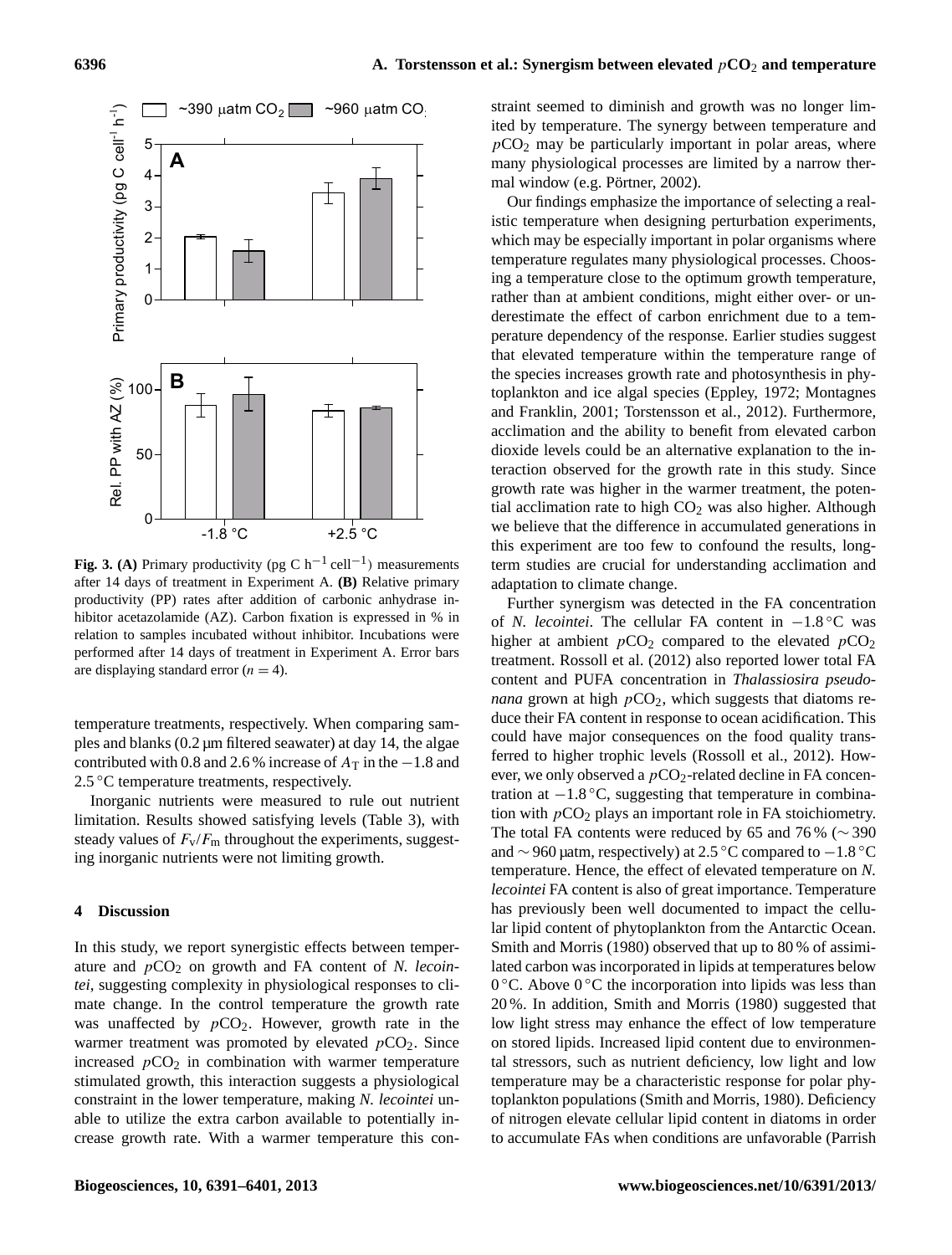

**Fig. 4.** Cellular fatty acid content (fg FA cell<sup>-1</sup>) in *N. lecointei* after 14 days of treatment in Experiment A. SAFA = saturated fatty acids, MUFA = monounsaturated fatty acids, PUFA = polyunsaturated fatty acids. Error bars represent standard error  $(n = 4)$ .

**Table 1.** Cellular content of acyl lipid fatty acid in *N. lecointei* after 14 days of treatment in Experiment A. Values within brackets represents standard error  $(n = 4)$ .

| Fatty acid | Content (fg FA cell <sup>-1</sup> ) |                 |                 |                 |  |
|------------|-------------------------------------|-----------------|-----------------|-----------------|--|
|            | $-1.8\,^{\circ}\mathrm{C}$          |                 | $2.5^{\circ}$ C |                 |  |
|            | $\sim$ 390 µatm                     | $\sim$ 960 µatm | $\sim$ 390 µatm | $\sim$ 960 µatm |  |
| 16:0       | 2.5(0.9)                            | 0.6(0.3)        | 1.9(0.4)        | 2.0(0.1)        |  |
| $16:1n-7$  | 2.7(1.0)                            | 0.7(0.5)        | 4.3(0.9)        | 4.3(0.4)        |  |
| 16:4       | 5.4(1.0)                            | 2.8(1.5)        | 2.1(0.3)        | 1.6(0.4)        |  |
| 18:0       | 4.3(2.0)                            | 0.4(0.1)        | 0.1(0.03)       | 0.3(0.1)        |  |
| $18:1n-9$  | 2.3(1.2)                            | 0.2(0.1)        | 0.4(0.2)        | 0.3(0.2)        |  |
| $18:2n-6$  | 4.2(2.7)                            | 0.0(0.0)        | 0.04(0.03)      | 0.1(0.1)        |  |
| $18:3n-3$  | 101.6(9.7)                          | 72.5(26.6)      | 25.3(5.0)       | 19.4(2.5)       |  |
| $18:4n-3$  | 49.9 (24.2)                         | 29.1 (17.4)     | 5.5(2.7)        | 6.7(1.0)        |  |
| $20:5n-3$  | 20.3(4.9)                           | 14.7(5.0)       | 5.3(0.6)        | 5.9(0.4)        |  |
| Total      | 193.1 (25.8)                        | 121.0(16.8)     | 44.7 (4.89)     | 40.7(2.8)       |  |

and Wangersky, 1987). However, no signs of nutrient deficiency were detected in this study. These findings suggest a major reduction of *N. lecointei* FA content in response to climate change.

Bottom ice algae contain high amounts of FA and are an important food source for grazers in polar areas, especially prior to the pelagic spring bloom. Therefore, a loss of sea ice in polar areas may seriously impact food webs due to grazer essential FA being altered, e.g. PUFA concentration in the food may be reduced. The FA composition analysis revealed high PUFA concentrations in all treatments. FA composition in cultures and natural algal communities in polar oceans have shown PUFA proportions of approximately 20–60 % of the total FA content (Fahl and Kattner, 1993; Falk-Petersen et al., 1998; Teoh et al., 2004; Leu et al., 2006). However, PUFA in *N. lectonei* represented 94–98 % of the FAs at −1.8 °C. Significantly lower PUFA proportions were measured at 2.5 ◦C; 81.5 % at ∼ 390 µatm and 84.5 % at  $\sim$  960 µatm  $pCO_2$ , reflecting the importance of PUFA as a cold adaption and illustrating the ecological role of *N. lectonei*, as it is considered a high-quality food source for grazers.

The level of carbon dioxide also appears to alter FA content under certain temperature conditions in *N. lecointei*. Rossoll et al. (2012) showed a similar decrease in PUFA concentration, at the expense of increasing SAFA, as a result of elevated carbon levels. The authors also observed a decline in total FA content at high  $pCO<sub>2</sub>$ . The results from the latter and present studies are somewhat consistent. However, no alteration of SAFA and MUFA content was detected in *N. lecointei*, and the response of  $pCO<sub>2</sub>$  appeared temperature dependent. Carbon level only affected total FA content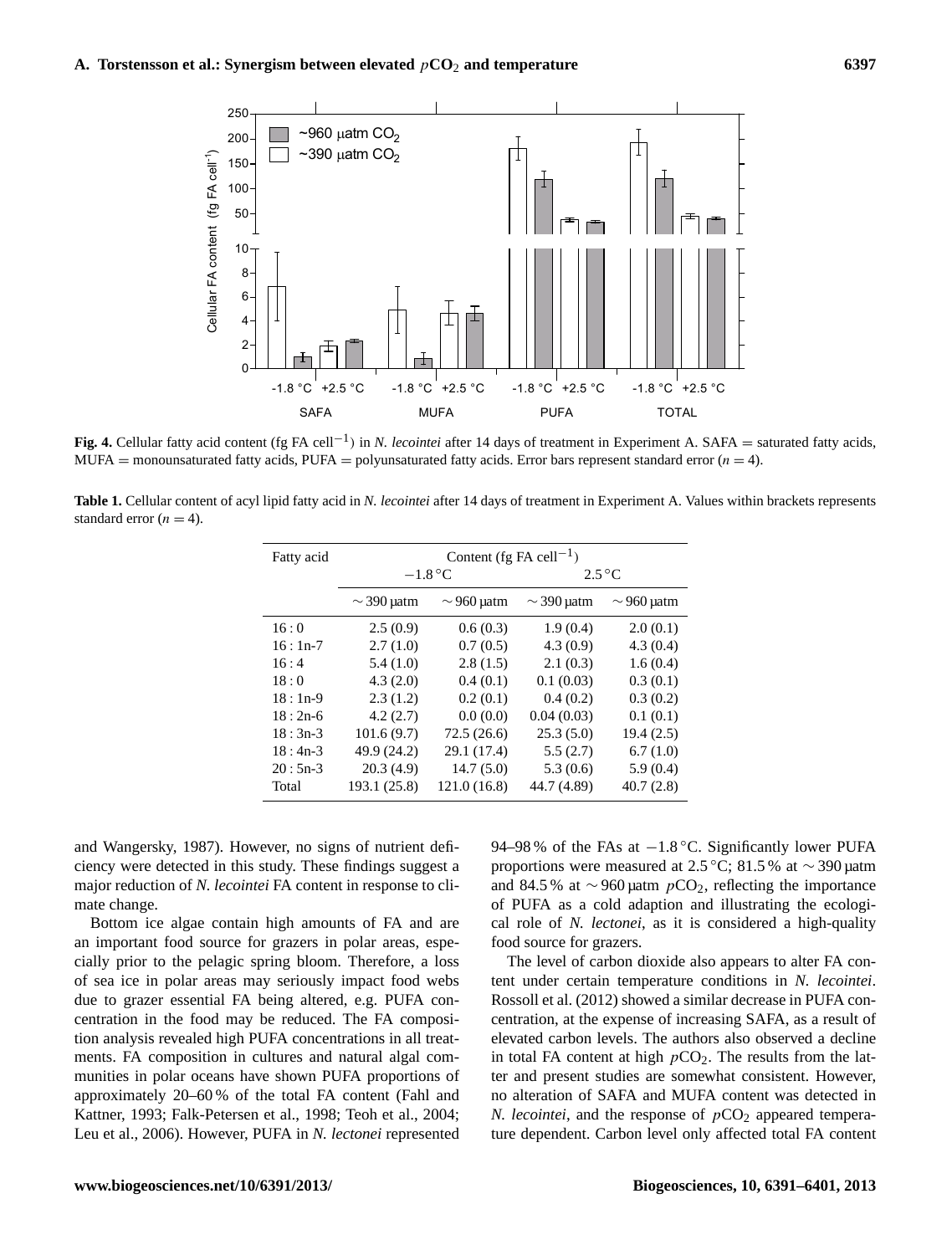|                                             | Initial       | Treatment                  |                 |                           |                 |
|---------------------------------------------|---------------|----------------------------|-----------------|---------------------------|-----------------|
|                                             |               | $-1.8\,^{\circ}\mathrm{C}$ |                 | $2.5\,^{\circ}\mathrm{C}$ |                 |
|                                             |               | $\sim$ 390 µatm            | $\sim$ 960 µatm | $\sim$ 390 µatm           | $\sim$ 960 µatm |
| $pH_T$                                      | 8.386 (0.017) | 8.040 (0.004)              | 7.816 (0.018)   | 8.059 (0.019)             | 7.828(0.024)    |
| $A_T$ (µmol kg <sup>-1</sup> )              | 2332(7)       | 2448(3)                    | 2459(13)        | 2506(9)                   | 2519(5)         |
| $[\text{HCO}_3^-]$ (µmol kg <sup>-1</sup> ) | 1840 (21)     | 2231(4)                    | 2323(11)        | 2234(11)                  | 2349(7)         |
| $[CO_3^{2-}]$ (µmol kg <sup>-1</sup> )      | 199(6)        | 87(1)                      | 54(2)           | 111(4)                    | 69(4)           |
| $[CO2]$ (µmol kg <sup>-1</sup> )            | 9(0.5)        | 28(0.3)                    | 49(2)           | 24(1)                     | 43(2)           |
| $pCO2$ (µatm)                               | 162(8)        | 408(4)                     | 713 (29)        | 416(20)                   | 746 (42)        |

**Table 2.** Measured and calculated mean values of pH<sub>T</sub>,  $A_T$ , [HCO<sub>3</sub><sup>-</sup>], [CO<sub>2</sub><sup>-</sup>], [CO<sub>2</sub>] and  $pCO_2$  with CO2SYS at initial measurements (before aeration of the medium) and after 14 days of treatment in Experiment A. Values within brackets represents standard error  $(n = 4)$ .

| Table 3. Inorganic nutrient concentration after 14 days in Experiment A and B. |  |  |  |
|--------------------------------------------------------------------------------|--|--|--|
|--------------------------------------------------------------------------------|--|--|--|

| Experiment | <b>Treatment</b>          | Concentration ( $\mu$ mol $L^{-1}$ ) |                 |                 |                  |
|------------|---------------------------|--------------------------------------|-----------------|-----------------|------------------|
|            | Temperature $(^{\circ}C)$ | $pCO2$ (µatm)                        | $NO_3^-/NO_2^-$ | PO <sub>4</sub> | SiO <sub>2</sub> |
| А          | $-1.8$                    | $\sim$ 390                           | 254             | 4.3             | 87               |
|            | $-1.8$                    | $\sim$ 960                           | 357             | 8.5             | 103              |
|            | 2.5                       | $\sim$ 390                           | 408             | 7.4             | 108              |
|            | 2.5                       | $\sim$ 960                           | 341             | 6.6             | 79               |
| В          | $-2.3$                    | N/A                                  | 231             | 5.1             | 89               |
|            | 2.4                       | N/A                                  | 358             | 6.8             | 96               |
|            | 5.1                       | N/A                                  | 410             | 8.4             | 118              |
|            | 8.4                       | N/A                                  | 444             | 7.7             | 132              |

of *N. lecointei* at low temperature, while an increased  $pCO<sub>2</sub>$ lead to deterioration of FA content.

The PUFA present in the samples were mainly omega-3 PUFA, however, in three out of four treatments a small fraction  $(< 2\%$ ) of non-omega-3 PUFA,  $18:2n-6$  (linoleic acid, LA), was also found. Zhang et al. (2011) showed a relationship between decreasing temperature and increasing activity of an omega-3 FA desaturase in a psychrophilic strain of *Chlamydomonas* sp., suggesting a correlation between desaturase activity and the shift from 18:2 PUFA to 18:3 PUFA. Mayzaud et al. (2013) demonstrated that increasing temperatures decreased the amount of omega-3 PUFA in natural blooming phytoplankton in an Arctic fjord. Loss of PUFA results in reduced food quality for organisms grazing on primary producers, and may have serious ecological consequences. Rossoll et al. (2012) showed a major decrease in somatic growth and egg production in grazing copepods (*Acartia tonsa*), as a response to deteriorated food quality from *T. pseudonana* grown at high  $pCO<sub>2</sub>$ . This type of event may have significant effects throughout the food web. It is suggested that poor food quality in copepods and amphipods is negatively correlated with breeding performance in marine bird species in polar areas. Studies performed in the Arctic show changed foraging patterns in Little auks (*Alle alle*) due to a lack of energy-rich prey near breeding sites, resulting in decreased reproductive success (Steen et al., 2007). In addition to reduced food quality, an alteration in FA content at subzero temperatures could also affect the ability of *N. lecointei* to tolerate low temperature stress due to reduced membrane fluidity. An alteration in FA composition in the foundation of the food web may have severe consequences at higher trophic levels. However, few ocean acidification studies have so far focused on trophic transfer in the ecosystem.

This study demonstrates that the growth of *N. lecointei* is clearly favored by higher temperatures compared to ambient levels. According to Experiment B, optimal growth temperature for *N. lecointei* was around 5 ◦C. It has previously been suggested that maximal growth rate occurs at temperatures above in situ levels (Fiala and Oriol, 1990; Longhi et al., 2003), which indicates that a narrow thermal window generally limits Antarctic microalgae. This suggests that carbon enrichment might not be beneficial at ambient conditions since temperature primarily regulates growth. However, ambient temperatures may become closer to the peak of the thermal window during an ocean warming event and promote the effect of carbon enrichment. Temperature is essential to enzyme activity and metabolic processes where the speed of reactions increases with increasing temperature. Results from this study indicate that *N. lecointei* is more efficient in utilizing available resources at higher temperatures  $(5.1 \degree C)$ , which is within reasonable limits of what could be expected considering reaction speed. At 8.4 ◦C, specific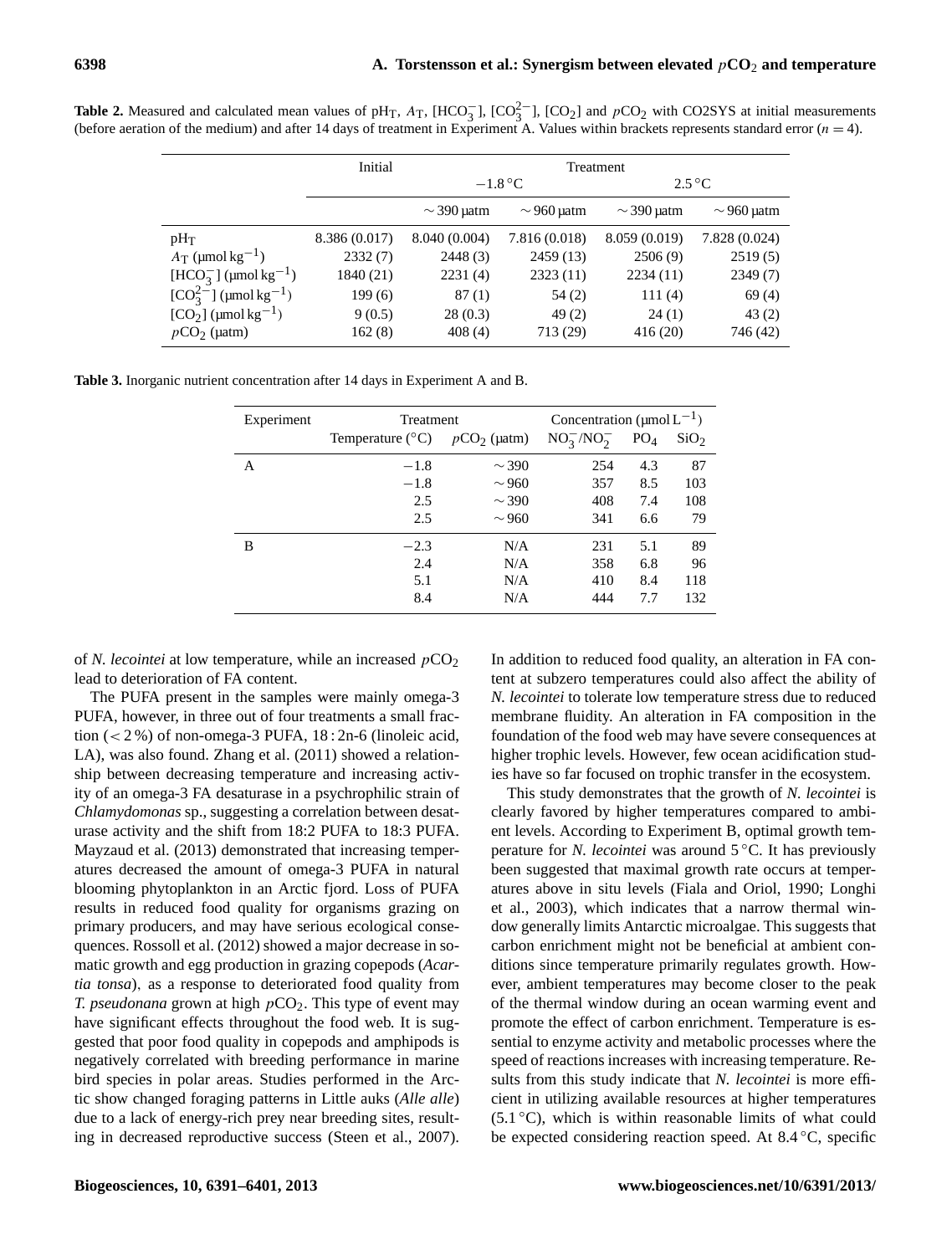growth rate was still 17% higher than at  $-1.8\degree$ C. However, psychrophilic bottom ice algae like *N. lecointei* will be negatively affected by further temperature increase (data not shown). The primary productivity and  $F_v/F_m$  of *N. lecointei* increased with elevated temperature in Experiment A. Kennedy et al. (2012) observed highest  $F_v/F_m$  in the warmest part of sea ice, around  $-2$  °C, close to the ice/water interface, while the lowest level was measured in the coldest part, around −6 ◦C, at the top of the ice. Ralph et al. (2005) studied brine channel communities dominated by diatoms and showed similar results, i.e. the photosynthetic performance was higher at  $-1.8\,^{\circ}\text{C}$  than at  $-10\,^{\circ}\text{C}$ . Hence, the pattern with warmer temperature and higher photosynthetic performance, which is also shown for *N. lecointei* in this study, continues in temperatures below −1.8 ◦C.

Energy savings from down-regulation of CCMs are suggested to increase carbon fixation in phytoplankton, when sufficient levels of carbon are achieved without the use of energy-consuming CCMs (Raven, 1991; Hopkinson et al., 2011). However, the physiological responses to ocean acidification in diatoms tend to be very species-specific (Wu et al., 2010; Boelen et al., 2011; Torstensson et al., 2012). The growth rate of *T. pseudonana* was unaffected by elevated  $pCO<sub>2</sub>$ , even though CCMs were down-regulated and photosynthesis up-regulated (Yang and Gao, 2012). This observation was explained by an increased rate of mitochondrial respiration. In our study, primary productivity was reduced in 15 measurable samples that were treated with the CA inhibitor AZ. The inhibition was of the same magnitude in all treatments, suggesting that *N. lecointei* has the same requirement of carbon regardless of treatment level, i.e. *N. lecointei* may already be saturated in carbon at the ambient  $pCO<sub>2</sub>$ . Nevertheless, this shows that CA as a CCM is present in *N. lecointei* and that it provides for at least 12 % of the carbon assimilation, which is a substantial part of the total carbon uptake. However, since inhibition of CA is species-specific and depends on the concentration of the inhibitor (Morant-Manceau et al., 2007), 12 % might be an underestimation.

Bottom ice algae play an important role as a food source for grazers in the early season and as seeding populations to the pelagic spring bloom. An elevated SST would change the distribution of sea ice and could result in an ice free summer, as is predicted for the Arctic within the next 30 yr (Wang and Overland, 2009). This might affect organisms dependent on bottom ice algae more than the microalgae themselves, since the microalgae nevertheless end up in the water column during the melting season. The upper and middle sections of the sea ice would in a warming scenario become less cold in general during the season, resulting in more porous sea ice with less saline brine. However, during formation of sea ice levels of dissolved carbon dioxide increase, as the water freezes and the solutes become more concentrated within the nonfrozen brine channel matrix. Nonetheless, during spring and summer measured levels of  $fCO<sub>2</sub>$  were below ambient atmospheric level (Fransson et al., 2011), indicating that increased levels of dissolved carbon dioxide in brine are not as elevated as they may be during formation. This suggests that the temporal variation of  $pCO<sub>2</sub>$  in brine is quite high compared to the surrounding seawater (Geilfus et al., 2012). However, the  $pCO<sub>2</sub>$  treatments in this study are still considered relevant to conditions in the ice when the bottom ice algae are starting to grow. Nevertheless, it will be important to consider the natural variability of  $pCO<sub>2</sub>$ , especially when modelling the results from ocean acidification experiments.

We hereby suggest that  $pCO<sub>2</sub>$  and temperature can act synergistically to promote growth rate and affect the FA composition of sea ice diatoms. We also emphasize that the temperature optimum must be considered when assessing physiological effects of ocean acidification on photoautotrophs. Hence, the growth effects of  $pCO<sub>2</sub>$  may be more pronounced closer to the optimal temperature of the species, although this temperature is generally higher than ambient conditions. However, the gap between optimal and ambient SST will probably be reduced during a future ocean warming event and this must be considered when assessing results from ocean acidification perturbation experiments.

*Acknowledgements.* This study was financed by the Swedish Research Council (VR Project No. 2007-8365) and Lindhes Advokatbyrå AB foundation. We would like to thank A. Al-Handal for species identification.

Edited by: U. Riebesell

#### **References**

- Aertebjerg, G. and Bresta, A. M.: Guidelines for the measurement of phytoplankton primary production, 2nd Edn., Baltic Marine Biologists Publication No. 1., 1984.
- Andersson, M. X., Kourtchenko, O., Dangl, J. L., Mackey, D., and Ellerström, M.: Phospholipase-dependent signalling during the AvrRpm1- and AvrRpt2-induced disease resistance responses in *Arabidopsis thaliana*, Plant J., 47, 947–959, 2006.
- Boelen, P., van de Poll, W. H., van der Strate, H. J., Neven, I. A., Beardall, J., and Buma, A. G. J.: Neither elevated nor reduced CO2 affects the photophysiological performance of the marine Antarctic diatom *Chaetoceros brevis*, J. Exp. Mar. Biol. Ecol., 406, 38–45, 2011.
- Burkhardt, S., Amoroso, G., Riebesell, U., and Sültemeyer, D.: CO<sub>2</sub> and  $HCO<sub>3</sub><sup>-</sup>$  uptake in marine diatoms acclimated to different  $CO<sub>2</sub>$ concentrations, Limnol. Oceanogr., 46, 1378–1391, 2001.
- Christie, W. W.: Lipid analysis: isolation, separation, identification and structural analysis of lipids, Pergamon Press, Oxford, 1976.
- Clayton, T. D. and Byrne, R. H.: Spectrophotometric seawater pH measurements: total hydrogen ion concentration scale calibration of m-cresol purple and at-sea results, Deep Sea Res. Pt. I, 40, 2115–2129, 1993.
- Dickson, A. G.: Standard potential of the reaction:  $AgCl(s) + OH<sub>2</sub>(g) = Ag(s) + HCl(aq)$ , and the standard acidity constant of the ion HSO4 in synthetic seawater from 273.15 to 318.15 K, J. Chem. Thermodyn., 22, 113–127, 1990.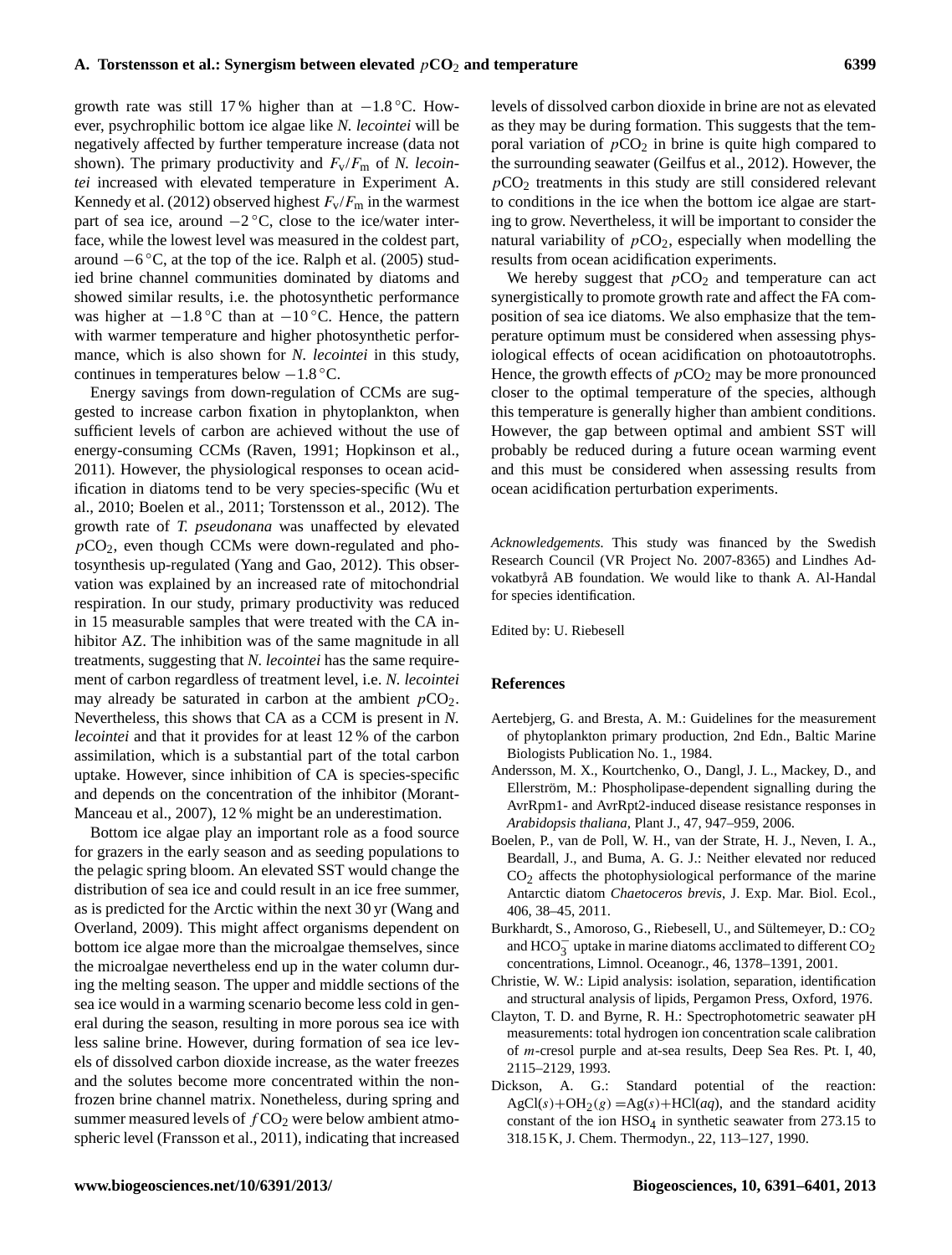- Dickson, A. G. and Millero, F. J.: A comparison of the equilibrium constants for the dissociation of carbonic acid in seawater media, Deep Sea Res. Pt. I, 34, 1733–1743, 1987.
- Eppley, R. W.: Temperature and phytoplankton growth in the sea, Fish. Bull., 70, 1063–1085, 1972.
- Fahl, K. and Kattner, G.: Lipid Content and fatty acid composition of algal communities in sea-ice and water from the Weddell Sea (Antarctica), Polar Biol., 13, 405–409, 1993.
- Falk-Petersen, S., Sargent, J. R., Henderson, J., Hegseth, E. N., Hop, H., and Okolodkov, Y. B.: Lipids and fatty acids in ice algae and phytoplankton from the Marginal Ice Zone in the Barents Sea, Polar Biol., 20, 41–47, 1998.
- Fiala, M. and Oriol, L.: Light-temperature interactions on the growth of Antarctic diatoms, Polar Biol., 10, 629–636, 1990.
- Fransson, A., Chierici, M., Yager, P. L., and Smith, W. O.: Antarctic sea ice carbon dioxide system and controls, J. Geophys. Res.- Oceans, 116, C12035, doi[:10.11029/12010JC006844,](http://dx.doi.org/10.11029/12010JC006844) 2011.
- Gao, K., Xu, J., Gao, G., Li, Y., Hutchins, D. A., Huang, B., Wang, L., Zheng, Y., Jin, P., Cai, X., Hader, D.-P., Li, W., Xu, K., Liu, N., and Riebesell, U.: Rising  $CO<sub>2</sub>$  and increased light exposure synergistically reduce marine primary productivity, Nat. Clim. Change, 2, 519–523, 2012.
- Geilfus, N. X., Carnat, G., Papakyriakou, T., Tison, J. L., Else, B., Thomas, H., Shadwick, E., and Delille, B.: Dynamics of  $pCO<sub>2</sub>$ and related air-ice  $CO<sub>2</sub>$  fluxes in the Arctic coastal zone (Amundsen Gulf, Beaufort Sea), J. Geophys. Res.-Oceans, 117, C00G10, doi[:10.1029/2011JC007118,](http://dx.doi.org/10.1029/2011JC007118) 2012.
- Giordano, M., Beardall, J., and Raven, J. A.:  $CO<sub>2</sub>$  Concentrating mechanisms in algae: Mechanisms, Environmental Modulation, and Evolution, Annu. Rev. Plant Biol., 56, 99–131, 2005.
- Grasshoff, K., Kremling, K., and Ehrhardt, M.: Methods of seawater analysis, 3rd ed., Wiley-VHC, Weinheim, 1999.
- Guillard, R. R. L.: Culture of phytoplankton for feeding marine invertebrates, in: Culture of marine invertebrate animals, edited by: Smith, W. L., and Chanley, M. H., Plenum, New York, 29–60, 1975.
- Haraldsson, C., Anderson, L. G., Hassellöv, M., Hulth, S., and Olsson, K.: Rapid, high-precision potentiometric titration of alkalinity in the ocean and sediment pore waters, Deep Sea Res. Pt. I, 44, 2031–2044, 1997.
- Hazel, J. R.: Thermal Adaptation in Biological Membranes: Is Homeoviscous Adaptation the Explanation?, Annu. Rev. Physiol., 57, 19–42, 1995.
- Hoegh-Guldberg, O. and Bruno, J. F.: The Impact of Climate Change on the World's Marine Ecosystems, Science, 328, 1523– 1528, 2010.
- Hopkinson, B. M., Dupont, C. L., Allen, A. E., and Morel, F. M. M.: Efficiency of the  $CO_2$ -concentrating mechanism of diatoms, Proc. Natl. Acad. Sci., 108, 3830–3837, 2011.
- IPCC: Climate Change 2007: The Physical Science Basis, in: 4th assessment report, edited by: Solomon, S., Qin, D., Manning, M., Chen, Z., Marquis, M., Averyt, K. B., Tignor, M., and Miller, H. L., Cambridge University Press, Cambridge, 789–797, 2007.
- Kennedy, F., McMinn, A., and Martin, A.: Effect of temperature on the photosynthetic efficiency and morphotype of *Phaeocystis antarctica*, J. Exp. Mar. Biol. Ecol., 429, 7–14, 2012.
- Leu, E., Wängberg, S.-Å., Wulff, A., Falk-Petersen, S., Ørbæk, J. B., and Hessen, D. O.: Effects of changes in ambient PAR and UV radiation on the nutritional quality of an Arctic diatom (*Tha-*

*lassiosira antarctica* var. *borealis*), J. Exp. Mar. Biol. Ecol., 337, 65–81, 2006.

- Li, Y., Gao, K., Villafañe, V. E., and Helbling, E. W.: Ocean acidification mediates photosynthetic response to UV radiation and temperature increase in the diatom Phaeodactylum tricornutum, Biogeosciences, 9, 3931–3942, doi[:10.5194/bg-9-3931-](http://dx.doi.org/10.5194/bg-9-3931-2012) [2012,](http://dx.doi.org/10.5194/bg-9-3931-2012) 2012.
- Lizotte, M. P.: The contributions of sea ice algae to Antarctic marine primary production, Am. Zool., 41, 57–73, 2001.
- Longhi, M. L., Schloss, I. R., and Wiencke, C.: Effect of irradiance and temperature on photosynthesis and growth of two Antarctic benthic diatoms, *Gyrosigma subsalinum* and *Odontella litigiosa*, Bot. Mar., 46, 276–284, 2003.
- Mayzaud, P., Boutoute, M., Noyon, M., Narcy, F., and Gasparini, S.: Lipid and fatty acids in naturally occurring particulate matter during spring and summer in a high arctic fjord (Kongsfjorden, Svalbard), Mar. Biol., 160, 383–398, 2013.
- Mehrbach, C., Culberson, C. H., Hawley, J. E., and Pytkowicz, R. M.: Measurement of the apparent dissociation constants of carbonic acid in seawater at atmospheric pressure, Limnol. Oceanogr., 18, 897–907, 1973.
- Montagnes, D. J. S. and Franklin, D. J.: Effect of temperature on diatom volume, growth rate, and carbon and nitrogen content: Reconsidering some paradigms, Limnol. Oceanogr., 46, 2008– 2018, 2001.
- Morant-Manceau, A., Nguyen, T. L. N., Pradier, E., and Tremblin, G.: Carbonic anhydrase activity and photosynthesis in marine diatoms, Eur. J. Phycol., 42, 263–270, 2007.
- Orr, J. C., Fabry, V. J., Aumont, O., Bopp, L., Doney, S. C., Feely, R. A., Gnanadesikan, A., Gruber, N., Ishida, A., Joos, F., Key, R. M., Lindsay, K., Maier-Reimer, E., Matear, R., Monfray, P., Mouchet, A., Najjar, R. G., Plattner, G.-K., Rodgers, K. B., Sabine, C. L., Sarmiento, J. L., Schlitzer, R., Slater, R. D., Totterdell, I. J., Weirig, M.-F., Yamanaka, Y., and Yool, A.: Anthropogenic ocean acidification over the twenty-first century and its impact on calcifying organisms, Nature, 437, 681–686, 2005.
- Parkinson, C. L. and Comiso, J. C.: On the 2012 record low Arctic sea ice cover: Combined impact of preconditioning and an August storm, Geophys. Res. Lett., 40, 1356–1361, 2013.
- Parrish, C. C. and Wangersky, P. J.: Particulate and dissolved lipid classes in cultures of *Phaeodactylum tricornutum* grown in cage culture turbidostats with a rage of nitrogen supply rates, Mar. Ecol. Prog. Ser., 35, 119–128, 1987.
- Petit, J. R., Jouzel, J., Raynaud, D., Barkov, N. I., Barnola, J. M., Basile, I., Bender, M., Chappellaz, J., Davis, M., Delaygue, G., Delmotte, M., Kotlyakov, V. M., Legrand, M., Lipenkov, V. Y., Lorius, C., Pepin, L., Ritz, C., Saltzman, E., and Stievenard, M.: Climate and atmospheric history of the past 420,000 years from the Vostok ice core, Antarctica, Nature, 399, 429–436, 1999.
- Pierrot, D., Lewis, E., and Wallace, D. W. R.: MS Excel Program Developed for CO<sub>2</sub> System Calculations, in, ORNL/CDIAC-105a. Carbon Dioxide Information Analysis Center, Oak Ridge National Laboratory, U.S. Department of Energy, Oak Ridge, Tennessee, 2006.
- Pörtner, H. O.: Physiological basis of temperature-dependent biogeography: trade-offs in muscle design and performance in polar ectotherms, J. Exp. Biol., 205, 2217–2230, 2002.
- Ralph, P. J., McMinn, A., Ryan, K. G., and Ashworth, C.: Shortterm effect on temperature on the photokinetics of microalgae